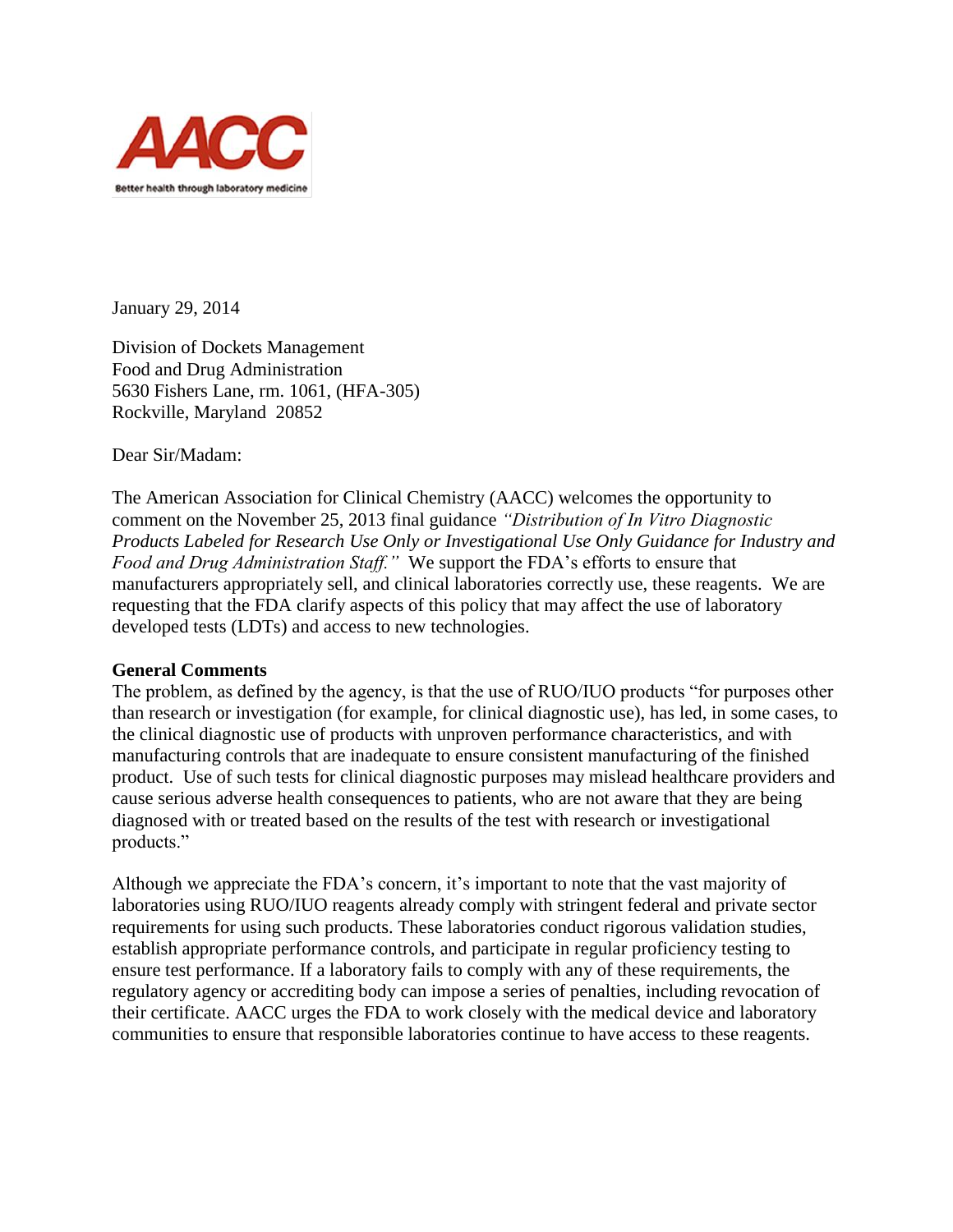FDA January 29, 2014 Page Two

# **Laboratory Developed Tests**

Although there have been improvements from the previous guidance, we still have a number of questions. In the June 1, 2011 draft guidance, the FDA stated that LDTs were not covered by the document. This statement was deleted from the November 25, 2013 final guidance. AACC would like clarification on how this policy affects LDTs.

# *Questions:*

- 1. Does this document apply to clinical laboratories? Laboratory developed tests?
- 2. If it applies to laboratories, will laboratories be considered a "manufacturer" of a diagnostic if they actively market or promote a test in their test menu catalogue?
- 3. Would laboratories be interpreted in the same manner as manufacturers with respect to appropriate and inappropriate labeling if the results of an LDT (being utilized for patient care and medical decision-making) contains a disclaimer comment using the RUO or IUO language?

## **New Technology/Orphan Tests**

In the updated draft, the FDA deleted a sentence directing manufacturers not sell to "clinical laboratories that the manufacturer knows, or has reason to know, use the IVD product in clinical diagnostics use in an investigation or otherwise, and support (including technical support) for those activities." AACC agrees with the deletion. In its place, the FDA has listed a number of practices that "would appear to conflict with RUO or IUO labeling." The agency 'suggests' that manufacturers avoid these situations. We are still concerned that manufactures complying with some of these recommendations may limit laboratory access to RUO/IUO products. We seek clarification on the following questions:

# *Questions:*

- 1. Clinical laboratories use instruments that are not FDA approved (spectrophotometers, pH meters, mass spectrometers, etc.) and are often labeled as RUO. How does this guidance impact the sale and use of these instruments?
- 2. Would FDA grandfather LDTs that use RUO product components and that have no IVD counterpart so that patient care is not adversely impacted due to the sudden withdrawal of such tests?
- 3. If a lab uses a RUO/IUO product and carries it through their CLIA'88/CAP-required method validation, is that sufficient?